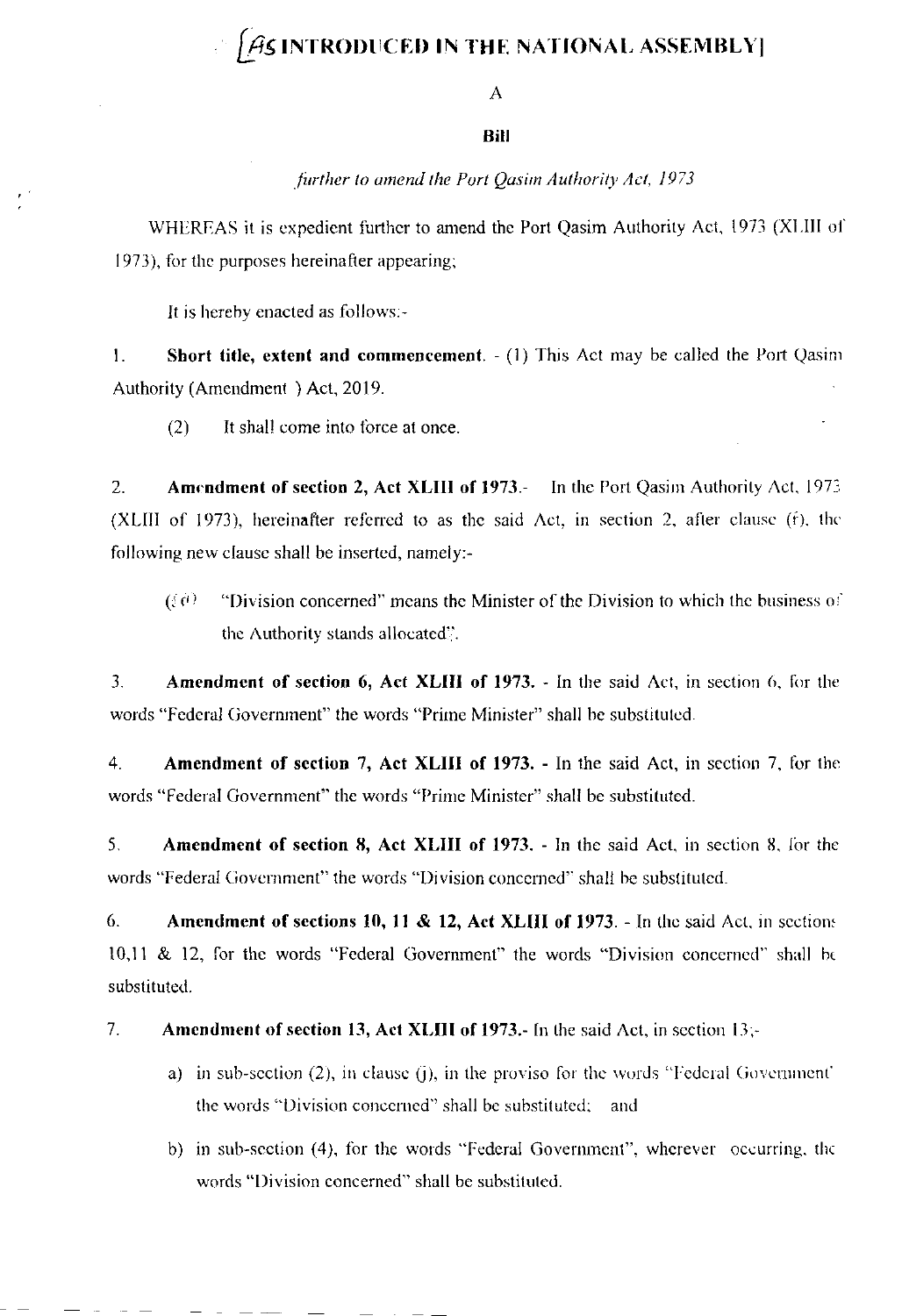Amendment of section 14, Act XLIII of 1973.- In the said Act, in section 14, for the ĝ. words "Federal Government", wherever occurring, the words "Division concerned" shall be substituted.

Amendment of section 25, Act XLIII of 1973.- In the said Act, in section 25, for the 9. words "Federal Government", wherever occurring, the words "Division concerned" shall be substituted.

Amendment of section 26, Act XLIII of 1973.- In the said Act, in section 26, for the  $10.$ words "Federal Government", wherever occurring, the words "Division concerned" shall be substituted.

**Amendment of section 30, Act XLIII of 1973.**- In the said Act, in section 30, for the  $11.$ words "Federal Government", the words "Division concerned" shall be substituted.

 $\mathcal{L}_{\text{max}}$ 

Amendment of section 31, Act XLIII of 1973.- In the said Act, in section 31, in sub  $12.$ section(2), for the words "Federal Government" the words "Division concerned" shall be substituted.

Amendment of section 32, Act XLIII of 1973.- In the said Act, in section 32, in sub-13. section (1), for the words "Federal Government", wherever occurring, the words " Finance Division" shall be substituted.

Amendment of section 51, Act XLIII of 1973.- In the said Act, in section 51, for the  $14.$ words "Federal Government", the words "Division concerned" shall be substituted.

Amendment of section 56(I), Act XLIII of 1973. In the said Act, in section 56(I), for 15. the words "Federal Government" wherever occurring, the words "Division concerned" shall be substituted.

16. Amendment of section 57, Act XLIII of 1973.- In the said Act, in section 57, for the words "Federal Government" wherever occurring, the words "Division concerned" shall be substituted.

17. **Amendment of section 63, Act XLIII of 1973.** In the said Act, in section 63, for the words "Federal Government" wherever occurring, the words "Division concerned" shall be substituted.

18. **Amendment of section 69, Act XLIII of 1973.** In the said Act, in section 69, for the words "Federal Government", wherever occurring, the words "Division concerned" shall be substituted.

19. **Amendment of section 70, Act XLIII of 1973.** In the said Act, in section 70, for the words "Federal Government", wherever occurring, the words "Division concerned" shall be substituted.

-2-